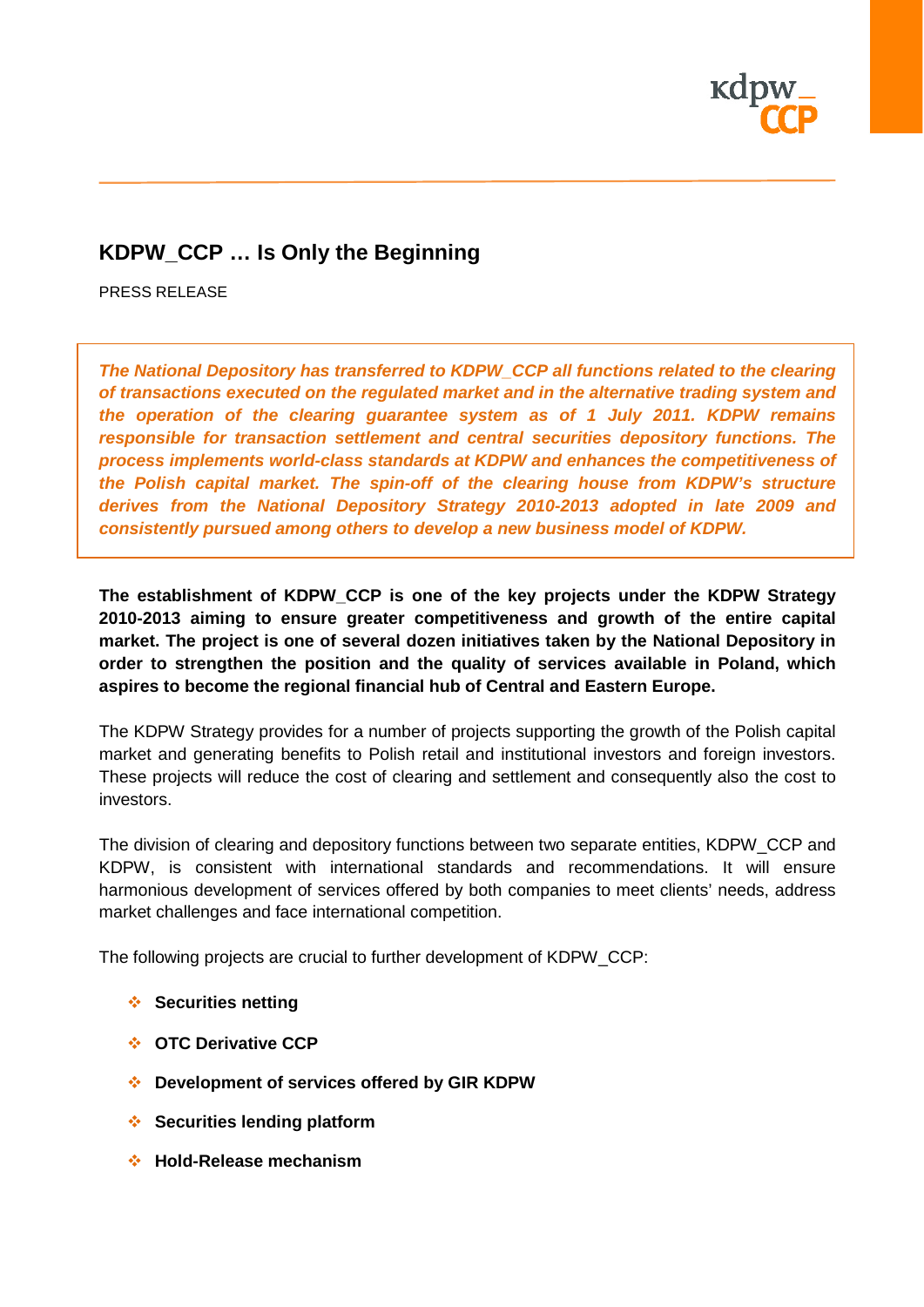# **Securities netting**

Securities netting will enable KDPW\_CCP to generate single settlement instructions (covering both securities and cash settlement) for KDPW (as a clearing house and central securities depository) for all operations cleared by CCP within a clearing session for a given registration account in order to credit or debit a given registration account operated by KDPW.

The implementation of this project will introduce European standards to the Polish market and strengthen the competitiveness of clearing and settlement services offered by KDPW\_CCP and KDPW, which may improve customer retention and acquisition of new foreign clients.

In view of the planned co-operation with Target2Securities, the introduction of netting will reduce the number of operations included in calculations of settlements to be processed by T2S.

# **OTC Derivative CCP**

The project of clearing and guaranteeing OTC derivative transactions aims to improve the safety of clearing transactions executed outside the organised market.

KDPW is developing solutions which will address the needs and expectations of market participants as well as proposed European Commission regulations concerning clearing of OTC derivative transactions by CCPs and the operation of CCPs. Under these regulations, by the end of 2012, all transactions of EU banks in derivative instruments specified by the market regulator will have to be cleared by CCPs. The proposed regulations also require OTC trade reporting to central trade repositories. The National Depository is aiming to support these functionalities which are complementary to the planned clearing functions.

### **Fig. 1. Improved organisation of OTC markets owing to CCP clearing**



**Bilateral clearing** 

Clearing via CCP



*Source: KDPW study*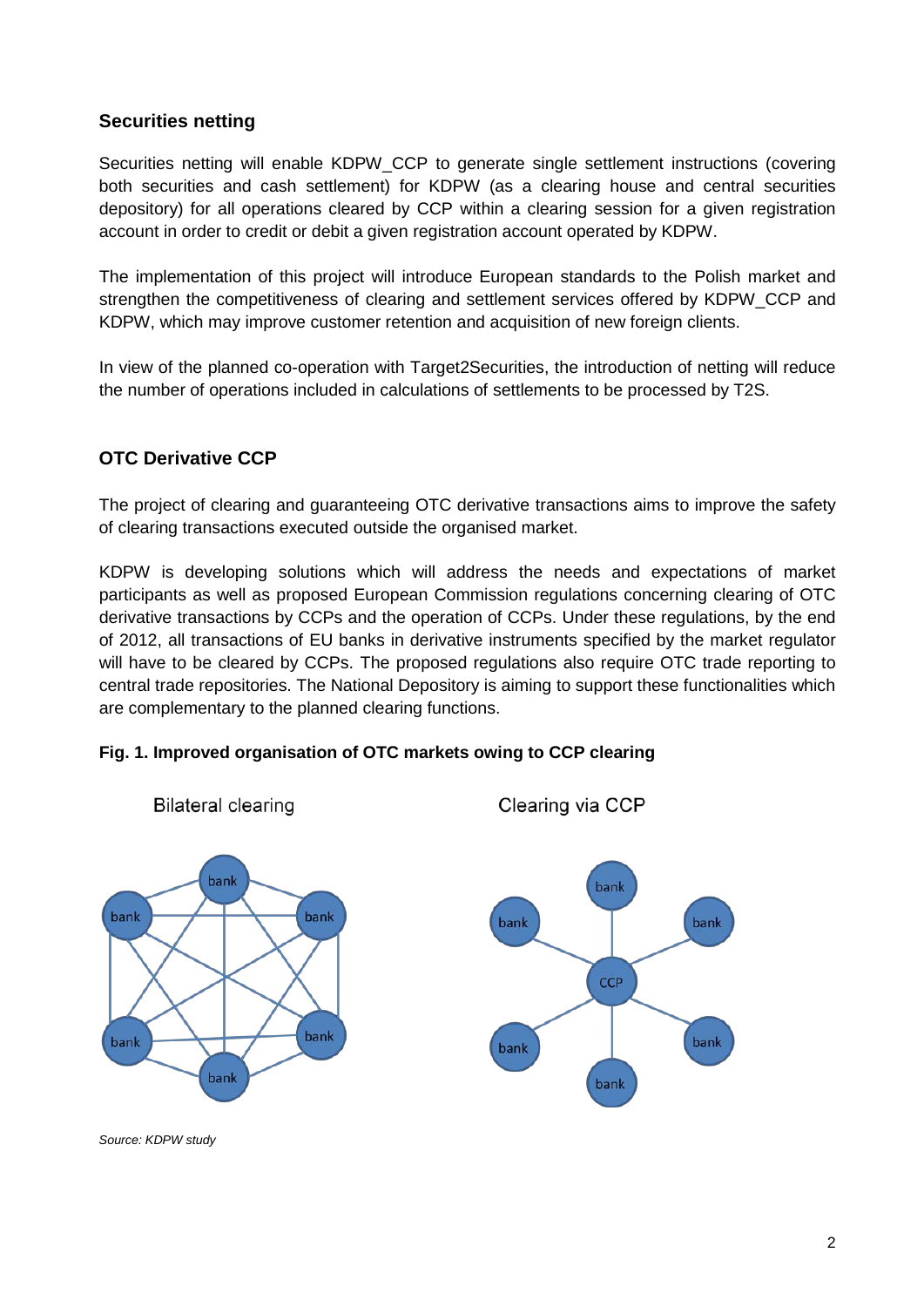KDPW is the only institution on the Polish capital market which has the necessary organisational and technological infrastructure ensuring the safety of clearing, expertise and experience, and a system of communication with banks. In addition, KDPW is planning to join the real-time gross euro settlement system TARGET2 and to initiate discussions with NBP in order to join the currency settlement system CLS (Continuous Linked Settlement).

The range of instruments cleared by KDPW\_CCP is designed with a view to gradual addition of OTC derivative instruments in order to eventually cover all instruments in the portfolios of banks operating in Poland. In the first phase of the project, the list of instruments includes derivatives settled in PLN on a net basis.

The list of instruments cleared in phase 1 includes:

- $\div$  forward rate agreements (FRA);
- $\cdot$  interest rate swaps (IRS, OIS, basis swap);
- repo.

In the second phase of the project, the following may be added to the list of instruments cleared by KDPW\_CCP:

- FX swaps;
- FX options;
- $\cdot$  interest rate options;
- $\div$  currency interest rate swaps (CIRS).

From the very beginning, all OTC transactions cleared by KDPW\_CCP will be covered by a three-tier clearing guarantee system according to planned regulations and international standards.

#### **Fig. 2. KDPW\_CCP's Multi-tier clearing guarantee system**

| <b>Margins</b>           |  |
|--------------------------|--|
| <b>OTC clearing fund</b> |  |
| <b>KDPW_CCP capital</b>  |  |

*Source: KDPW study*

According to the timetable agreed with market participants (banks), the OTC CCP will go live in June 2012. KDPW plans to make the service fully functional by the effective date of European OTC clearing regulations.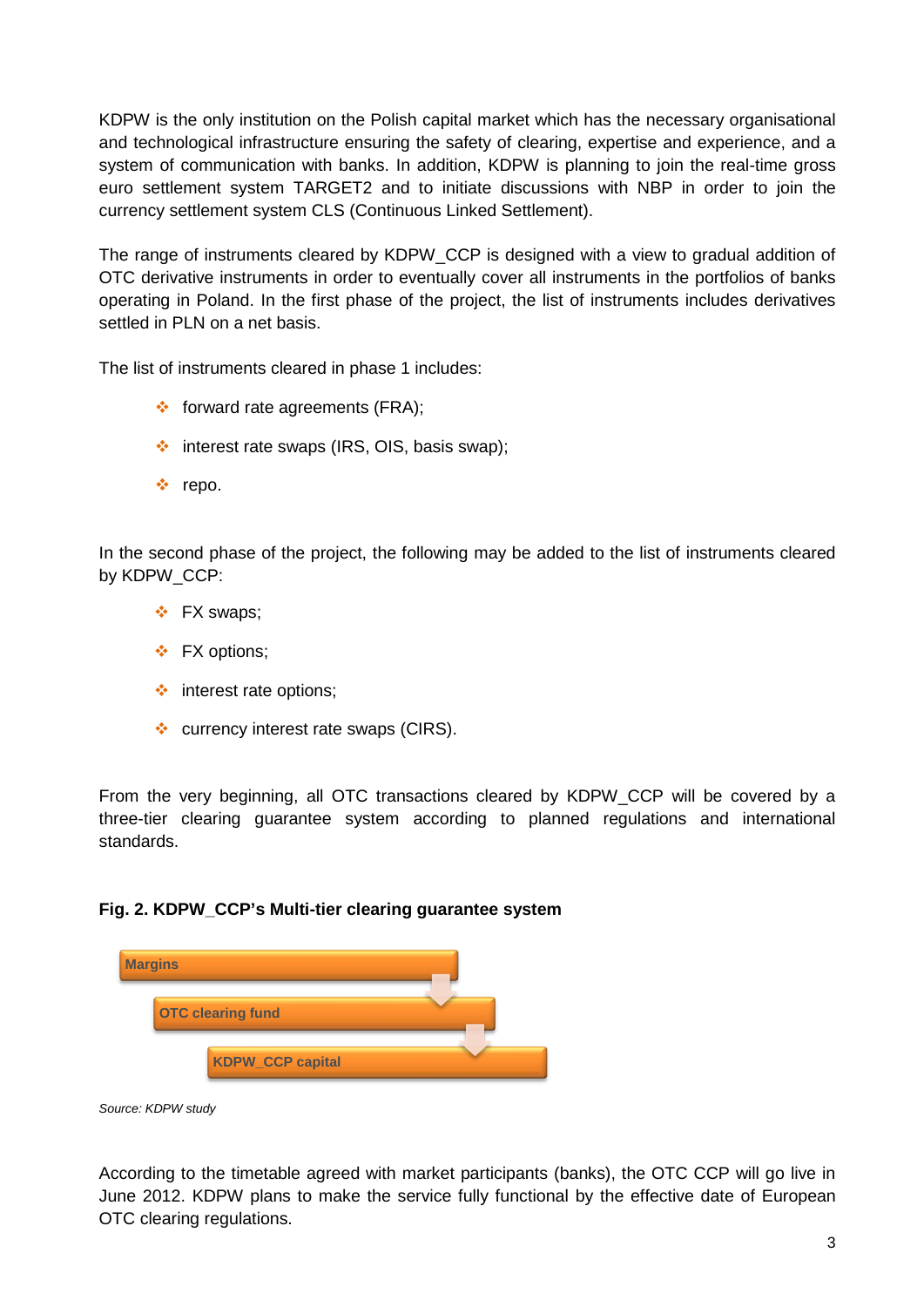# **Development of services offered by GIR KDPW**

POEE WSE Energy Market opened on 11 December 2010. As of that date, the Exchange Clearing House of the National Depository for Securities (GIR KDPW) guarantees and clears orders and trades on that market. The establishment of the Exchange Clearing House is a part of the Strategy 2010-2013, whereby KDPW extends the range of its services and enters new business segments.

#### **Fig. 1. WSE Energy Market trading and clearing organisation**



*Source: KDPW study*

Thanks to many years of experience on the Polish capital market, the National Depository offers prompt clearing and settlement of transactions on the WSE Energy Market based on state-of-theart technologies.

The transfer of the functions of GIR KDPW to KDPW\_CCP will ensure new solutions, even more beneficial to GIR members.

The transfer of settlements from a commercial bank (used now) to the central bank will improve the safety of settlements. Clearing House members will be able to use their clearing accounts in any bank in Poland, thus becoming independent of the single clearing bank.

Once the services offered by KDPW GIR are taken over by the clearing house, the safety of the clearing guarantee system in the segment will also improve. The current POEE WSE Energy Market Transaction Clearing Guarantee System comprised of margins and a clearing fund will be complemented with another guarantee component: the capital of the KDPW\_CCP clearing house.

New clearing house functionalities and new solutions will be developed and implemented in cooperation with GIR members. GIR will also co-operate with the WSE to introduce new instruments to the market and to offer clearing for new markets.

### **Securities lending platform**

An electronic securities lending platform is currently under development in order to bring together offers of lenders and borrowers. KDPW has more than 10 years of experience in operating a securities lending system securing the liquidity of clearing. This experience will be leveraged in order to further develop the securities lending market.

The goal of the project is to offer an effective securities lending tool to the participants of the Polish capital market. This will be accompanied by new services offered by KDPW, which will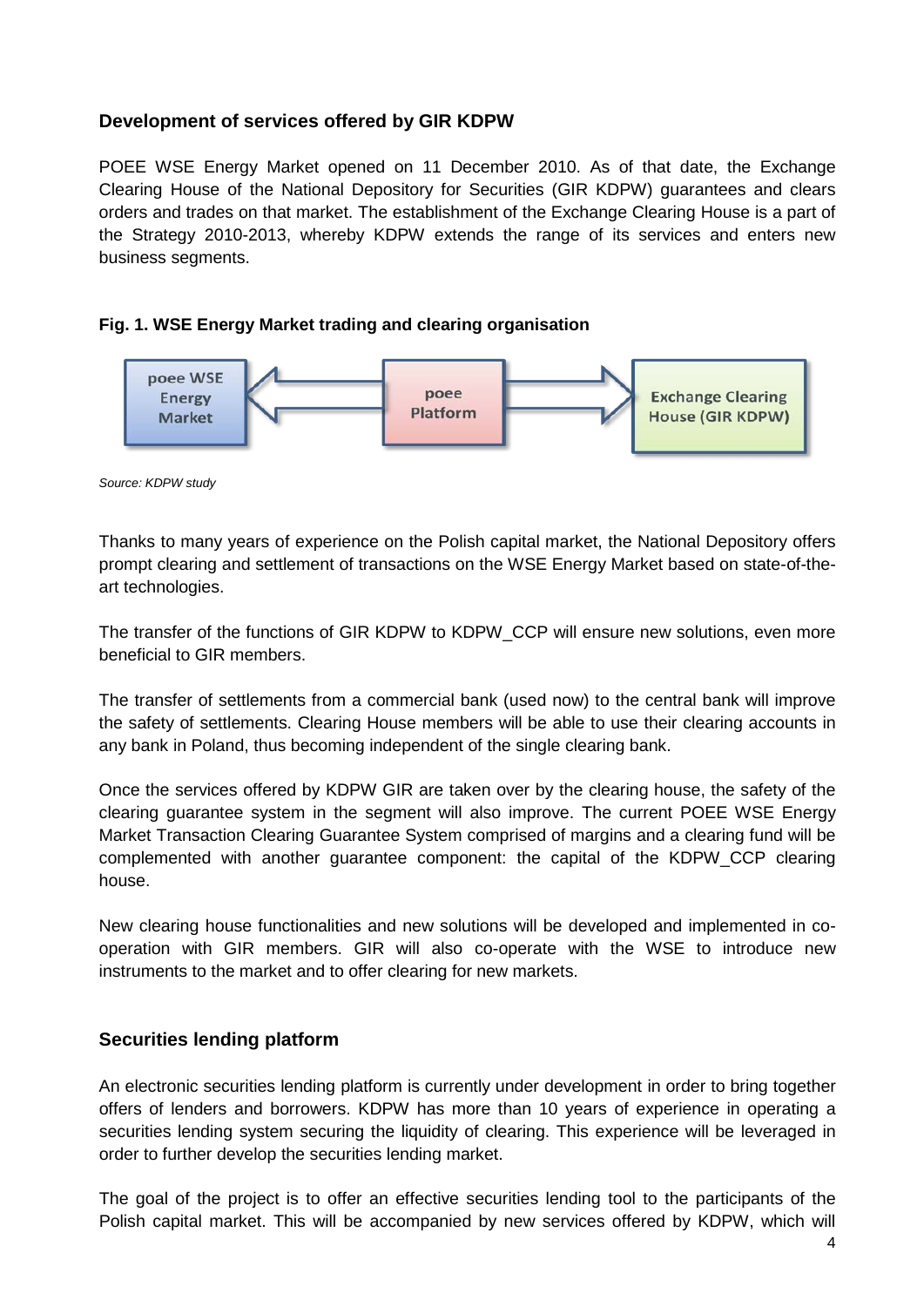organise (in co-operation with the WSE) securities lending initiated by market participants and institutional investors.

The project is particularly relevant to the development of short selling on the Polish market. Short selling requires the possibility of borrowing securities on the market for the investor to sell them at a certain time and later to buy them back at a much lower price and return them to the lender. Brokerage houses and banks whose clients want to use short selling to offer securities will be able to borrow securities on the market from other brokerage houses or banks quickly and effectively.

While the solution is addressed directly to KDPW members, it will provide tangible benefits to investors as the main beneficiaries of the service.

Securities lending has an important impact on the growth of the market as a whole by:

- increasing market liquidity (securities held in long-term portfolios of institutional investors return to the market in short sale transactions and increase the number of free float securities):
- $\cdot$  increasing the liquidity of clearing (mainly short sale transactions);
- improving the effectiveness of valuation of securities on the cash and the derivative market;
- \* providing new investment strategies which enable important market operations, e.g., arbitration, delta hedge.

### **Hold-Release mechanism**

The Hold-Release mechanism is a technical instrument enabling prompt matching of settlement instructions, the use of single instructions for matching and final settlement, and separation of the instructions matching process from the verification of availability of cash and securities necessary for settlement.

The Hold-Release mechanism operates by assigning the following status to matched instructions:

- **Hold** to hold the settlement of a transaction concerned by the instructions; in particular, to hold the settlement of such transactions for which it is not certain whether there is coverage in securities or cash;
- **Release** to release the settlement of a transaction; a transaction under instructions with Release status will be settled without additional actions of the participant.

Hold and Release status is assigned unilaterally, and the change of status does not require consent of the counterparty.

The Hold-Release mechanism will be used in implementation of settlement instructions matching standards under the ESSF/ECSDA document "Proposals to harmonise and standardise presettlement date matching processes throughout Europe."